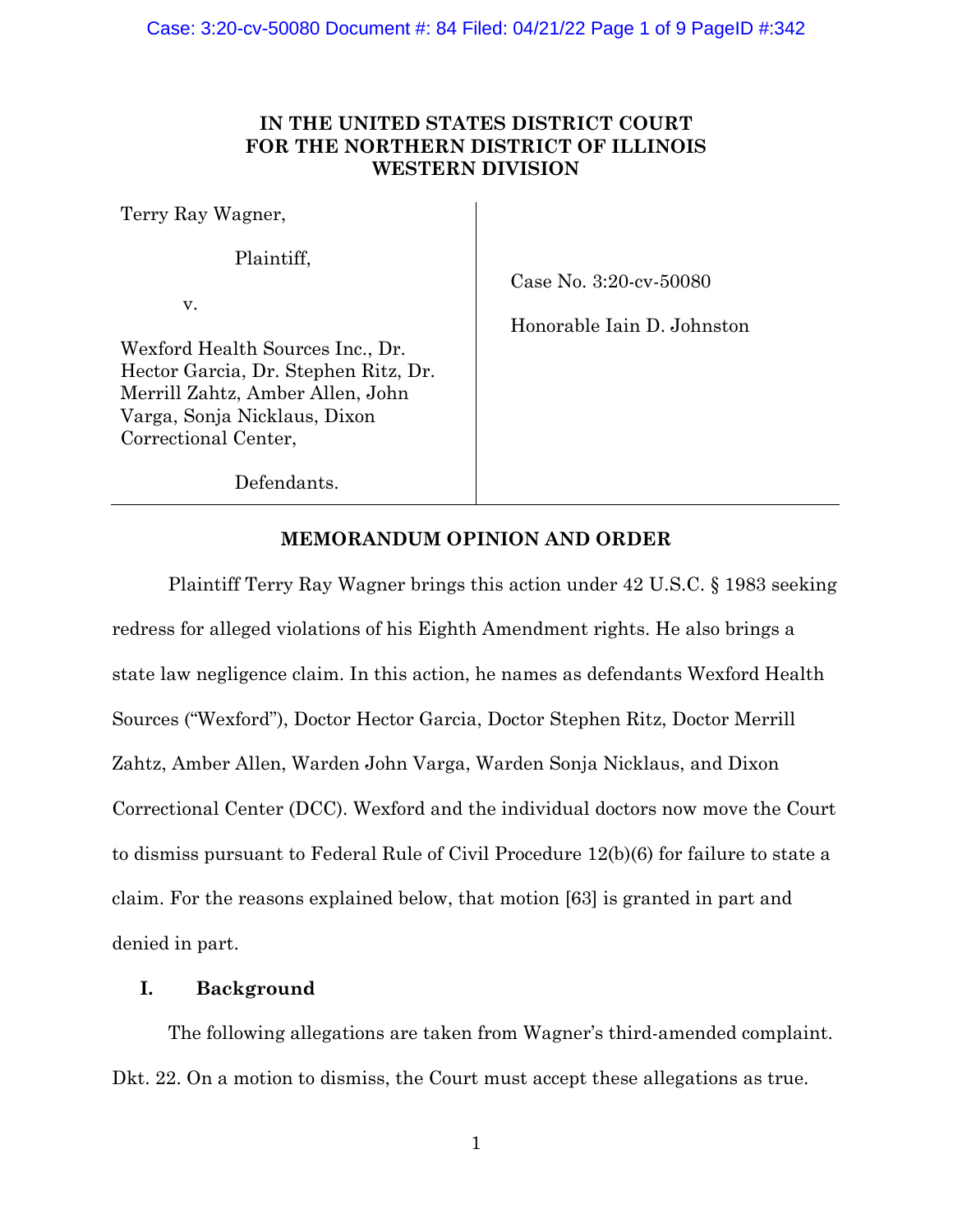*Vance v. Rumsfeld*, 701 F.3d 193, 196 (7th Cir. 2012). As an inmate at Dixon Correctional Center, Plaintiff Terry Wagner receives medical care from Wexford and its employees under its contract with the Illinois Department of Corrections. Wagner uses a C-Pap machine for sleep apnea. He constantly wakes up during the night and suffers from a dry nose, mouth, and throat, which causes him pain. At some point, Dr. Chamberlain recommended that Wagner be given a humidifier to use with his C-Pap, but Wexford declined to pay for  $it<sup>1</sup>$  So, Wagner offered to pay for the humidifier himself, but Amber Allen—a healthcare administrator at DCC denied the request. Dr. Zahtz then attempted to intervene, but Allen again denied the request. Undeterred, Dr. Zahtz sought collegial review within Wexford in another attempt to help Wagner. As the Seventh Circuit recently explained it, collegial review is Wexford's internal process within the corporate office to discuss and approve certain medical requests by onsite doctors on behalf of inmates. *Dean v. Wexford Health Sources, Inc.*, 18 F.4th 214, 222–23 (7th Cir. 2021).

As part of the collegial review, Drs. Garcia and Ritz reviewed Wagner's request for a humidifier and denied it. Dr. Lank then examined Wagner regarding the same complaints of dry nose, mouth, and throat from using a C-Pap without a humidifier.<sup>2</sup> She determined Wagner had significantly enlarged tonsils, so she recommended to collegial review that Wagner be seen by an outside specialist. That recommendation was denied. Dr. Lank then appealed the denial, and Wexford

<sup>&</sup>lt;sup>1</sup> Dr. Chamberlain is not a named party to this suit. Dr. Chamberlain was previously the medical director.

<sup>2</sup> Dr. Lank is not a named party to this suit.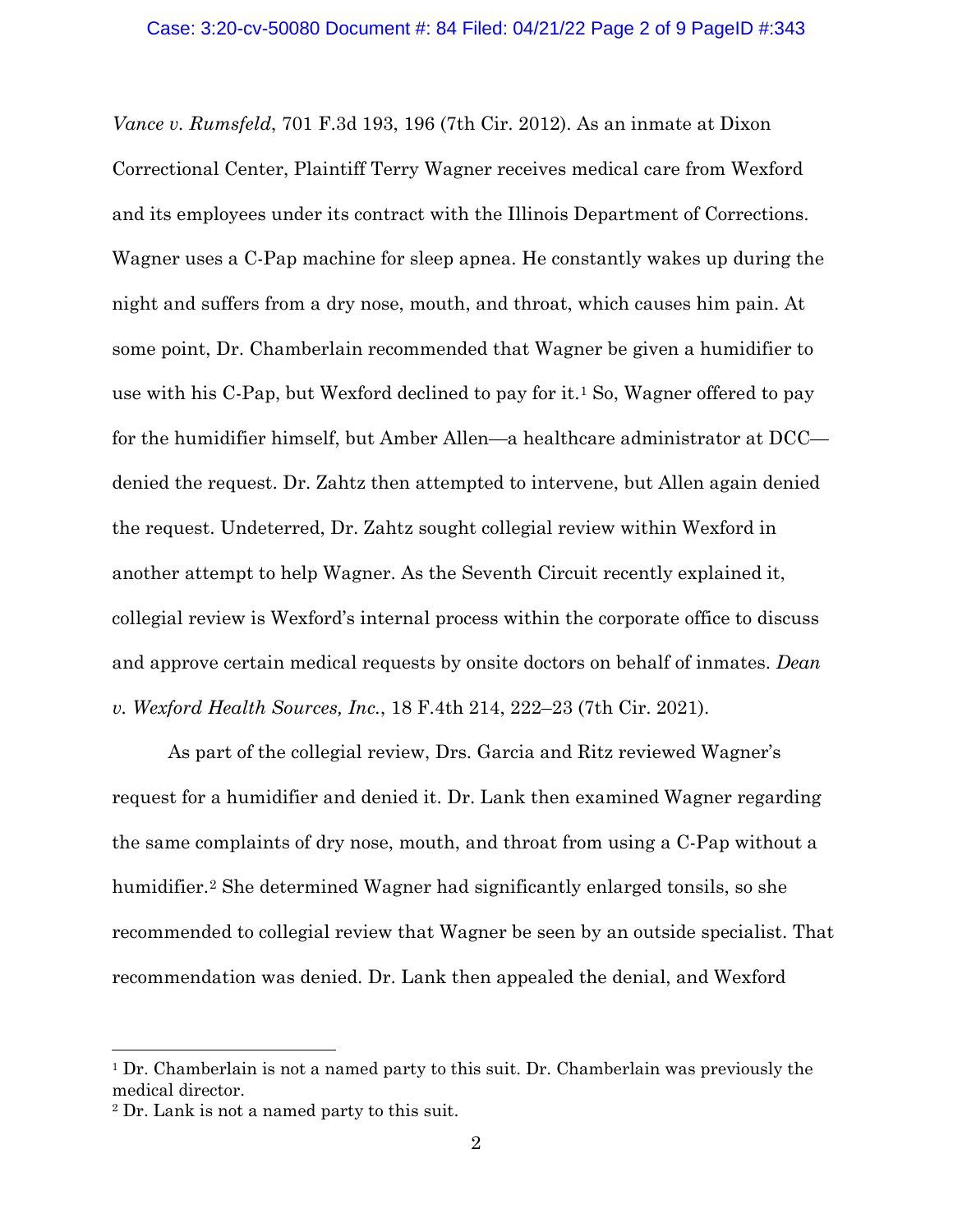#### Case: 3:20-cv-50080 Document #: 84 Filed: 04/21/22 Page 3 of 9 PageID #:344

agreed to allow Wagner to be seen by an outside specialist at the University of Chicago (UIC), but not a local specialist. Because Wagner was required to wait for a UIC specialist, he was not seen for approximately five to six months. Eventually, Wagner was seen by the specialist at UIC, who determined that he needed two surgeries, which he then underwent in March 2019.

Notwithstanding the surgeries, the UIC specialist explained that Wagner needed the humidifier after the surgery, or he would endure significant pain. So, Wagner wrote letters to Drs. Zahtz, Ritz, and Garcia, but he received no responses. Although Wexford continued to deny Wagner a humidifier, Wagner alleges that it approved humidifiers for his fellow inmates Kasper and Pagsisihan. He further alleges that Amber Allen told him the humidifier was a comfort measure and security issue. Why providing a humidifier for Wagner was a security issue for him but not others is left unsaid.

### **II. Analysis**

Under Federal Rule of Civil Procedure 8, a plaintiff must allege facts sufficient to "state a claim to relief that is plausible on its face." *Bell Atl. Corp. v. Twombly*, 550 U.S. 544, 570 (2007). For a claim to be plausible, the plaintiff's wellpleaded factual allegations, rather than any legal conclusions, must allow "the court to draw the reasonable inference that the defendant is liable for the misconduct alleged." *Ashcroft v. Iqbal*, 556 U.S. 662, 678 (2009). The Court accepts as true all the plaintiff's well-pleaded allegations and views them in the light most favorable to the plaintiff. *Landmark Am. Ins. Co. v. Deerfield Constr., Inc.*, 933 F.3d 806, 809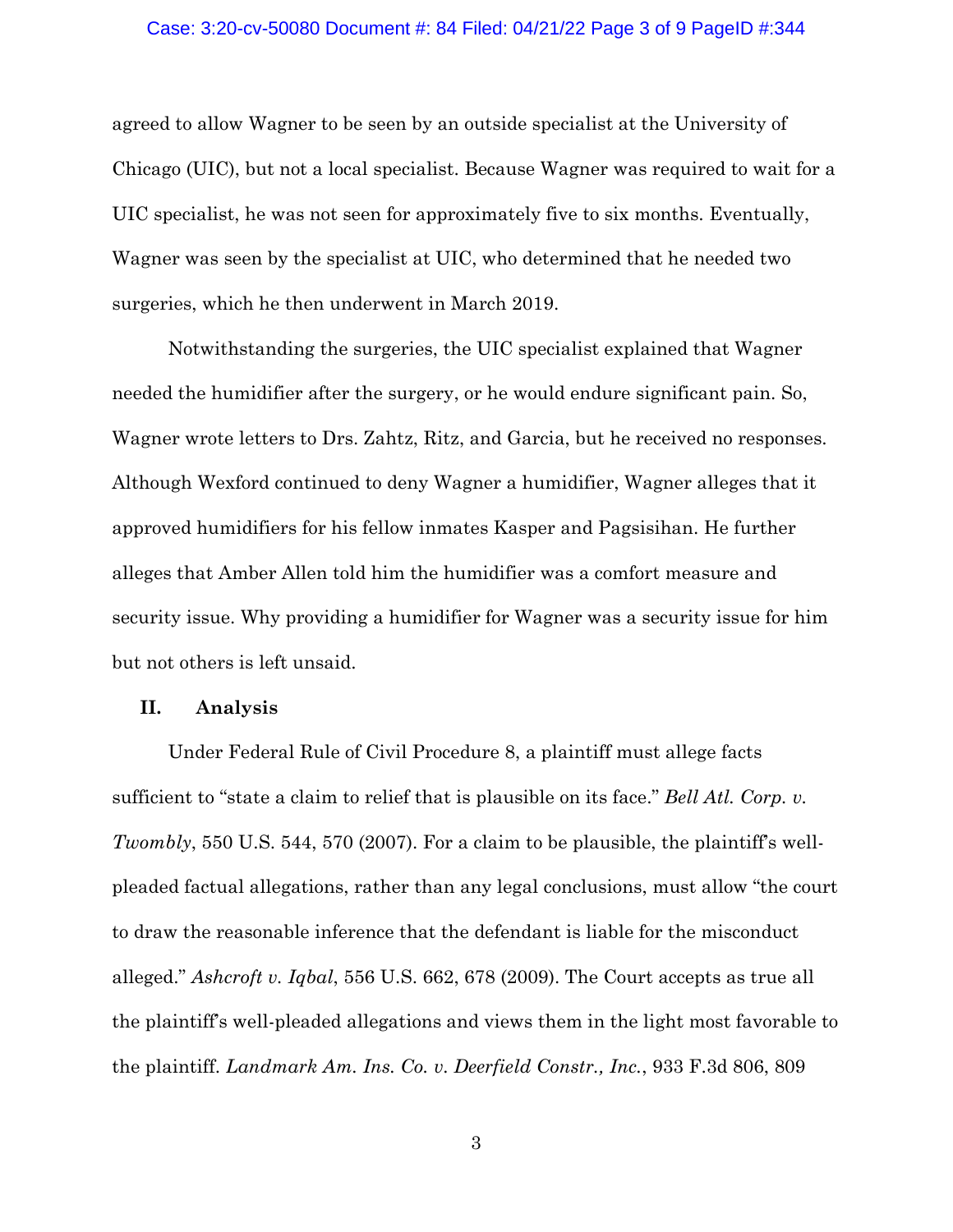(7th Cir. 2019). The Court draws all reasonable inferences from the facts in favor of the nonmovant. *Calderone v. City of Chicago*, 979 F.3d 1156, 1161 (7th Cir. 2020). "Factual allegations must be enough to raise a right to relief above the speculative level on the assumption that all of the complaint's allegations are true." *Twombly*, 550 U.S. at 545. "But the proper question to ask is still 'could these things have happened, not *did* they happen.'" *Carlson v. CSX Transp. Inc.*, 758 F.3d 819, 827 (7th Cir. 2014) (quoting *Swanson v. Citibank, N.A.*, 614 F.3d 400, 404–05 (7th Cir. 2010) (emphasis in original)).

### **A. Eighth Amendment**

The Eighth Amendment governs claims of constitutionally inadequate medical care by inmates serving prison sentences. *Perez v. Fenoglio*, 792 F.3d 768, 776 (7th Cir. 2015). To state a claim of inadequate medical care under the Eighth Amendment, an inmate must allege (1) an objectively serious medical condition, and (2) that the defendant was deliberate indifferent to that serious condition. *Id.* "Deliberate indifference occurs when a defendant realizes that a substantial risk of serious harm to a prisoner exists, but then disregards that risk." *Id.* (citing *Farmer v. Brennan*, 511 U.S. 825, 837 (1994)).

First, Wagner's complaint does not state a claim against Dr. Zahtz. On the contrary, Wagner's allegations show that Dr. Zahtz was not deliberately indifferent to his medical needs. Dr. Chamberlain recommended that Wagner be treated with a humidifier, but he also noted that Wexford would not pay for it. After Amber Allen further refused to allow the humidifier regardless of funding, Dr. Zahtz attempted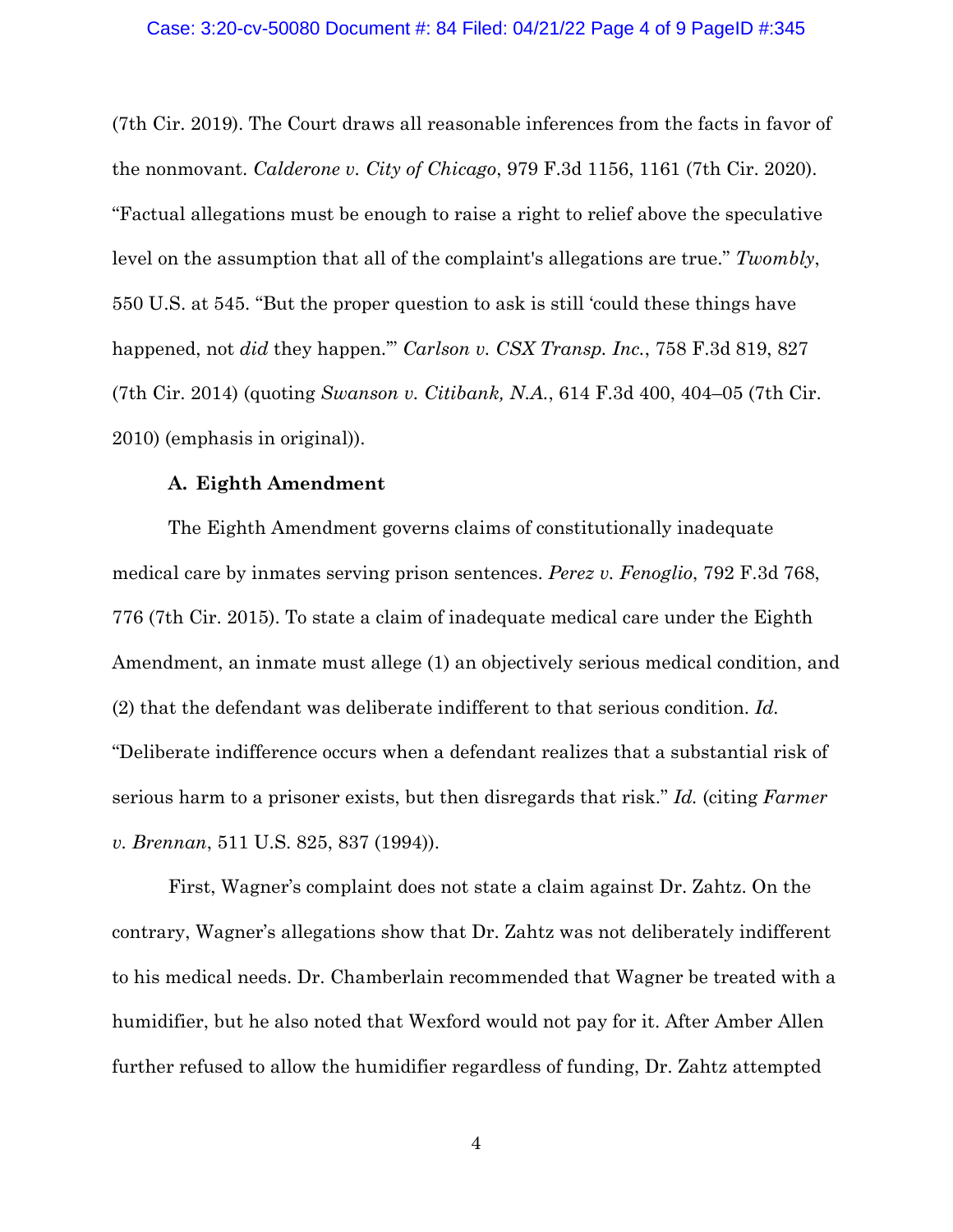## Case: 3:20-cv-50080 Document #: 84 Filed: 04/21/22 Page 5 of 9 PageID #:346

to obtain it anyway, which was again refused by Allen. Even then, Dr. Zahtz contacted Drs. Ritz and Garcia as part of Wexford's internal collegial review process to attempt to get a humidifier for Wagner. They also denied the request. These allegations show that Dr. Zahtz advocated a particular course of treatment, the one Wagner wanted, but that course of treatment was refused by others. On these facts, which the Court must take as true, Dr. Zahtz was not deliberately indifferent to Wagner's needs, he was simply overruled. *See Thompson v. Ill. Dep't of Prof'l Reg.*, 300 F.3d 750, 753-54 (7th Cir. 2002) (a plaintiff can plead itself out of court by including allegations that undermine a claim); *see also Stewart v. Wexford Health Sources, Inc.*, 14 F.4th 757, 763 (7th Cir. 2021) (explaining that deliberate indifference requires a mental state above gross negligence; the defendant must have ignored the known risk).

Wagner has stated claims against Drs. Ritz and Garcia, however. In support of the motion to dismiss Drs. Ritz and Garcia argue that Wagner's allegations are mere conclusions unadorned with sufficient factual allegations. They further contend that the allegations against them cannot amount to an Eighth Amendment claim because, in denying Wagner's requested humidifier, they were making a medical judgment and not exhibiting deliberate indifference. Dkt. 63, at 6–7. But this is the pleading stage, and Wagner need only allege facts sufficient to raise the plausible inference that Ritz and Garcia were deliberately indifferent.

At this stage, the allegations are enough. Wagner alleges that Ritz and Garcia, as part of the collegial review process, were aware of his need for a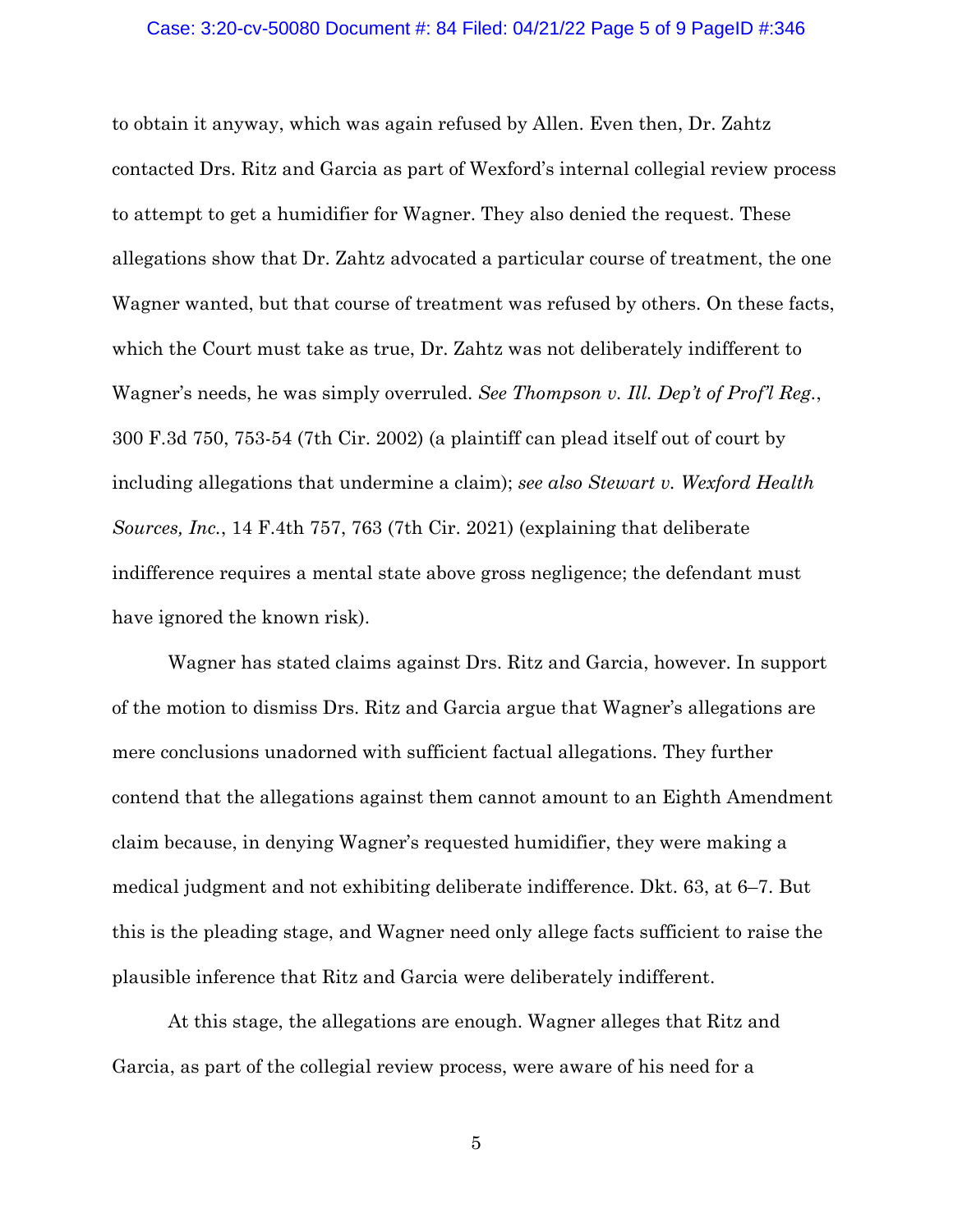## Case: 3:20-cv-50080 Document #: 84 Filed: 04/21/22 Page 6 of 9 PageID #:347

humidifier, and that they denied it even though Dr. Zahtz made the request. Wagner further alleges that Dr. Lank subsequently requested, through the same collegial review process, to send Wagner to an outside specialist. Though that request was granted, the collegial review doctors required that he be sent to a UIC specialist instead of a local specialist, which resulted in five to six additional months of delay.3 After Wagner had surgery, the specialist explained that Wagner would experience significant pain without the humidifier. Wagner alleges that his letters to that effect were ignored. Though Wagner allegedly sent the same letters to Dr. Zahtz, his request had already been denied by Drs. Ritz and Garcia.

Drs. Ritz and Garcia protest that Wagner's allegations are too few and too conclusory to state a claim that they were deliberately indifferent. But their argument would amount to requiring that Wagner meet a heightened pleading standard under which he would be required to allege the how, what, where, and when of his claim. Fed. R. Civ. P. 9(b); *United States v. Molina Healthcare of Illinois, Inc.*, 17 F.4th 733, 739 (7th Cir. 2021) (explaining that heightened pleading under Rule 9(b) requires a plaintiff to plead the who, what, when, where, and how of the circumstances). Rule 8's pleading standard is easy to clear, according to the Seventh Circuit. *EEOC v. Concentra Health Services, Inc.*, 496 F.3d 773, 776 (7th Cir. 2007). At this stage, Wagner has sufficiently alleged deliberate indifference that Ritz and Garcia ignored the consequences of a known and serious risk—by

<sup>3</sup> Though Drs. Ritz and Garcia contend that Wagner did not specially name them as the collegial review doctors involved in the decision to make Wagner wait five to six months, the Court deems that a reasonable inference and accepts it as true. Discovery may prove the inference to be incorrect, but at this stage, Wagner's allegations are sufficient.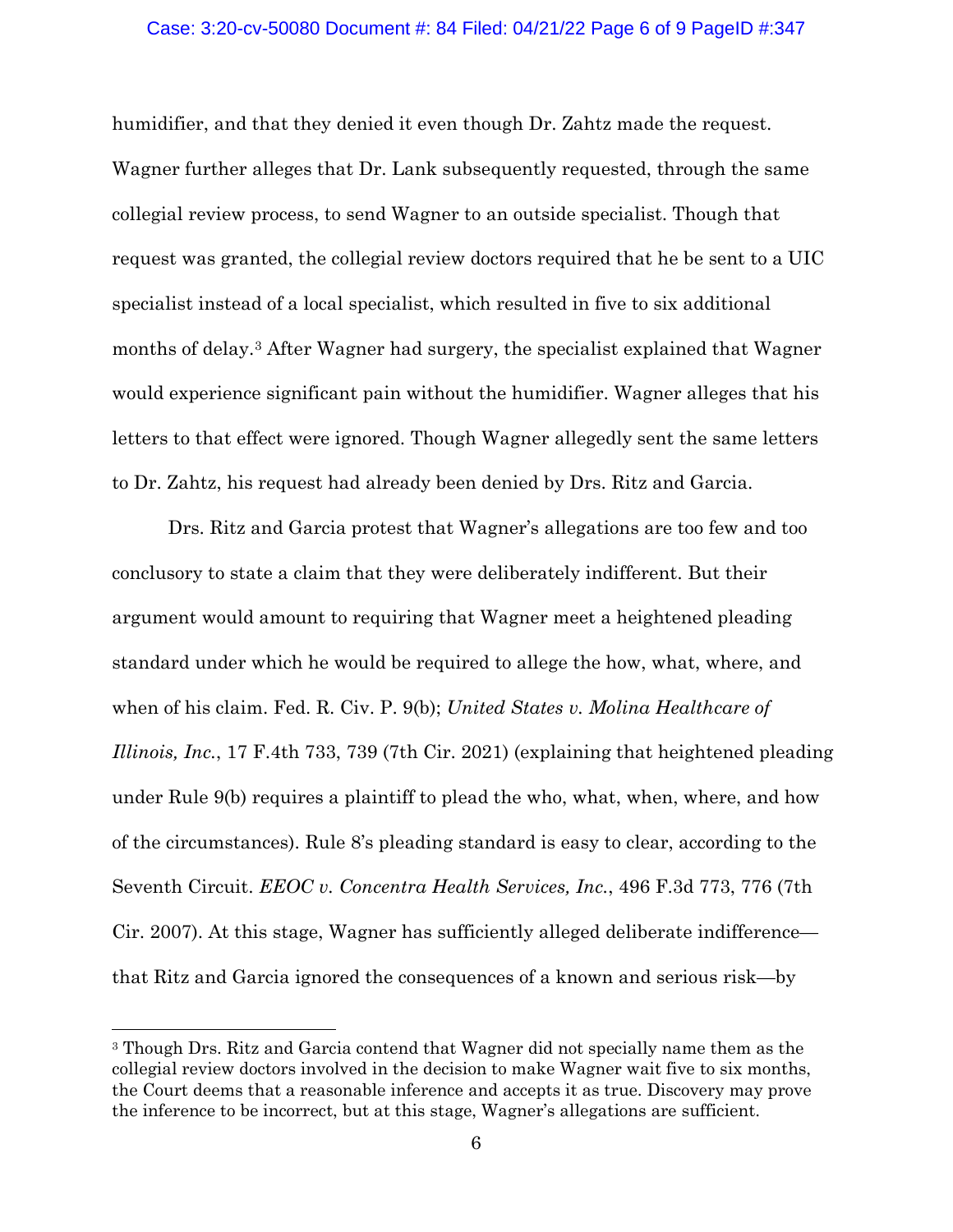refusing Dr. Zahtz's request for a C-Pap humidifier notwithstanding Wagner's ongoing pain and in ignoring Wagner's letters regarding his post-surgery requirement. Indeed, the specialist noted that Wagner would suffer significant pain after surgery without the humidifier.

### **B.** *Monell*

Wagner also brings a claim directly against Wexford under *Monell v. Dep't of Soc. Servs.*, 436 U.S. 658 (1978). *Monell* liability may exist in three circumstances: (1) the defendant employs an express policy that causes the constitutional injury, (2) the defendant has established a widespread practice that is so well settled that it constitutes a custom or usage, or (3) the defendant has final policymaking authority and has caused the constitutional injury. *McCormick v. City of Chicago*, 230 F.3d 319, 324 (7th Cir. 2000). Here, Wagner attempts to allege that a custom or practice was the moving force behind his alleged constitutional injury.

Though *Monell* provides a vehicle through which plaintiffs can seek redress for widespread customs that are the driving force behind a constitutional violation, *Monell* does not permit recovery on a theory of respondeat superior. *Howell v. Wexford Health Sources, Inc.*, 987 F.3d 647, 654 (7th Cir. 2021). This means that a plaintiff must allege more than a random event or an isolated incident. Though the Seventh Circuit has not adopted a bright-line rule regarding the frequency of the alleged conduct, it must be sufficiently widespread to constitute a custom that has the effect of a legitimate policy. *Bd. of the Cnty. Comm'rs v. Brown*, 520 U.S. 397, 404 (1997) (requiring that the practice be "so widespread as to have the force of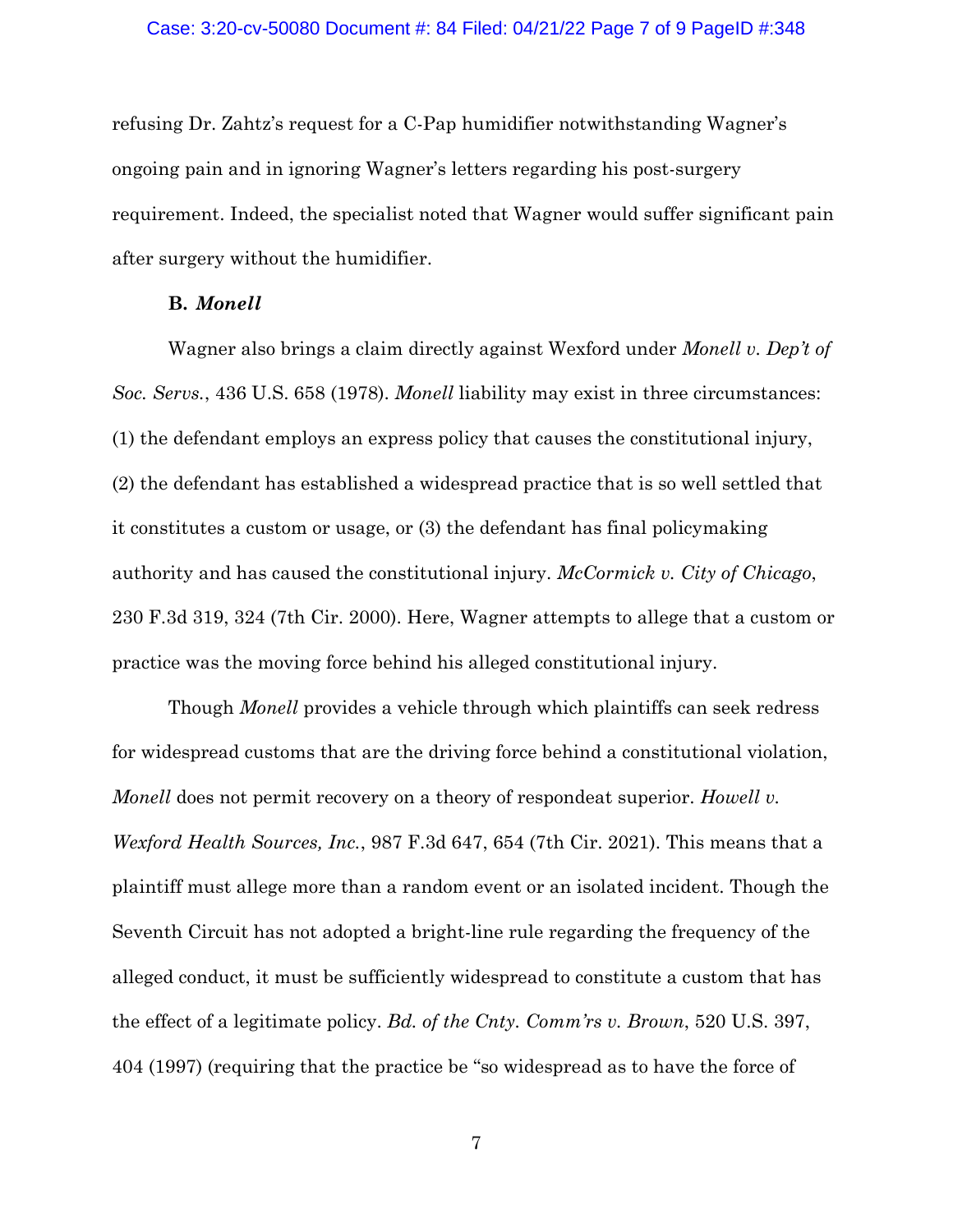law"); *Thomas v. Cook County Sheriff's Dep't*, 604 F.3d 293, 303 (7th Cir. 2010) (explaining that "there is no clear consensus as to how frequently such conduct must occur to impose *Monell* liability, 'except that it must be more than one instance,' or even three") (internal citations omitted).

In this case, Wagner has not included any allegations sufficient to raise the plausible inference of a widespread custom or practice. Assuming that his allegations amount to an Eighth Amendment violation, he has alleged no more than an isolated incident. Indeed, the crux of Wagner's complaint is that he was provided inadequate medical care because the defendants ignored his need for a humidifier, which was causing him significant pain. But he also alleges that other inmates were allowed to have humidifiers. Dkt. 22, ¶¶ 35–36. Thus, his conclusory allegation that Wexford maintained a policy and practice of denying necessary humidifiers cannot be enough to state a claim under *Monell*.

Wagner adds an allegation that the delay in his treatment was due to Wexford's desire to cut costs. Dkt. 22,  $\P\P$  49–50. The conclusory allegation is unsupported, however, and leaves the Court to speculate how a University of Chicago specialist is cheaper than a local specialist in Dixon, Illinois. *Richards v. Wexford of Indiana. LLC*, No. 20-2567, 2021 U.S. App. LEXIS 31545, at 12–13 (7th Cir. Oct. 20, 2021) (dismissing a *Monell* claim regarding an alleged cost-cutting policy as speculative and unsupported). Thus, the Court dismisses Wagner's *Monell* claim. The dismissal is without prejudice, however, and Wagner may amend by May 13, 2022, if he believes these errors can be repaired.